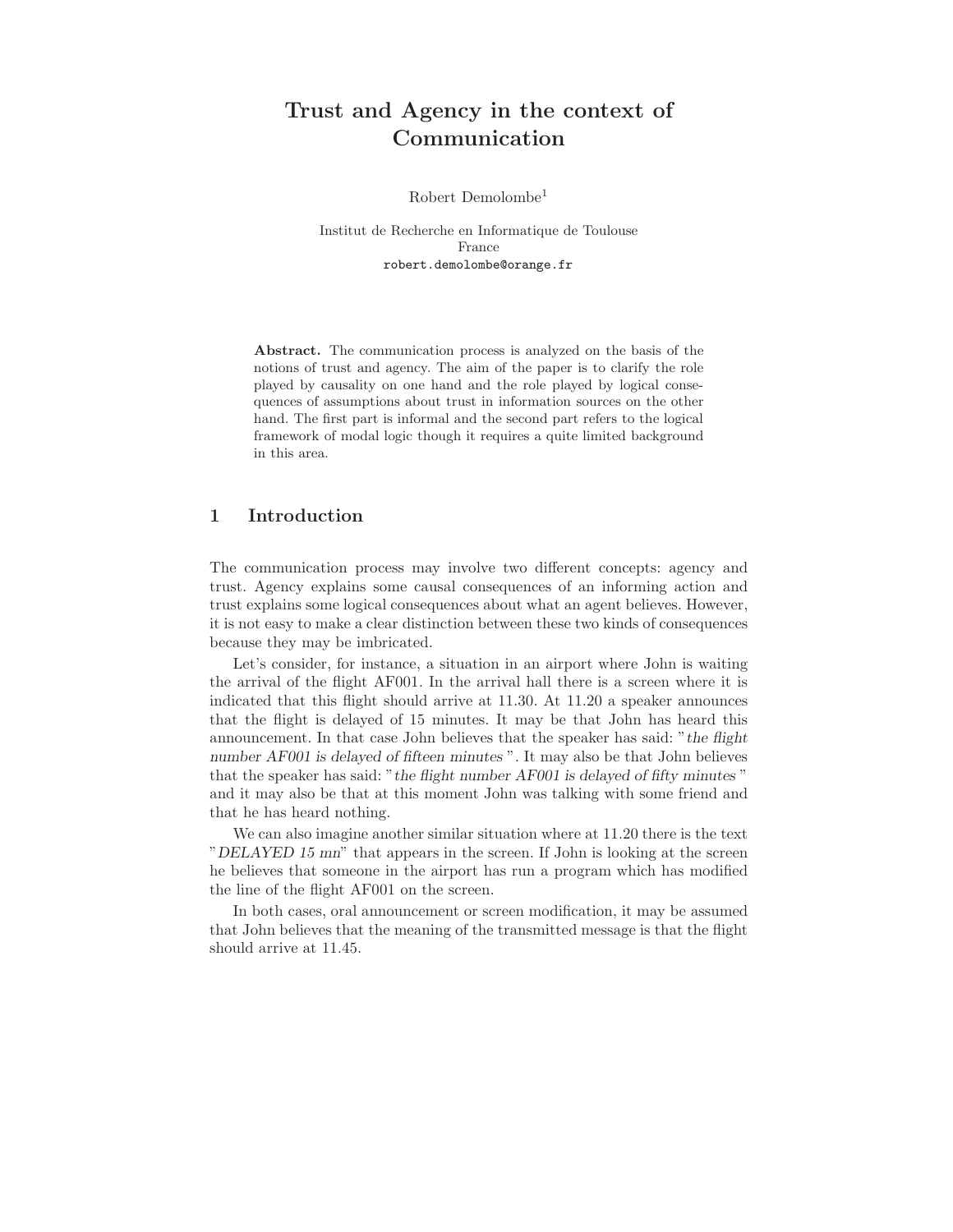If, in addition, it is assumed that John trusts the person who has performed the informing action<sup>1</sup> in his reliability, it can logically be inferred that John believes that the flight shall arrive at 11.45.

If, in a similar situation, at 11.20 or at some further moment no informing action about the fact that this flight is delayed has been performed, and John trusts the information source who is in charge to announce a flight delay in the property of announcing a flight delay if there is a flight delay, then John believes that the flight AF001 is not delayed. It is worth noting that in that case what is derived by John is the logical consequence of the fact that an informing action has not been performed.

The aim of this paper is to clarify the roles played by causal effects of informing actions and by logical consequences of trust in the communication process.

Since there are several variants in the definitions of causality and agency and in the definitions in trust, in the first part of the paper are given semi-formal definitions of these concepts. In the second part are presented in a more formal way how these concepts interacts in the communication process. Then, it will be shown that we could accept a variant of the notion of agency which takes into account the different kinds of trust.

Most of the content of the paper is intended to be read by people who have a limited familiarity with formal logic. Then, people who have this background could find that some formal details are missing.

# 2 Informal section

### 2.1 Causality and Agency

Surveys about the most significant approaches of causality can be found in [21, 1]. In this section are briefly presented some of the most significant definitions of this concept. We have slightly changed authors' notations for the sake of homogeneity of the presentation.

G.H. von Wright in his paper [22] defines causality with respect to three states of the world:  $w$  the state of the world where the agent starts to act,  $w'$ the state of the world where the agent ends to act and  $w''$  the state of the world where we would be if the agent had not been active, that is where the only changes are due to the laws of nature. In the following this world is called the "counterfactual world" (see [17]).

Then, the action performed by an agent has caused that a property represented by p is obtained iff p is not the case in w, p is the case in w' and p is not the case in  $w''$ . In that situation we say that in  $w'$  the agent has brought it about that p. See figure 1.

For instance, if p means that the door is open, the agent has caused that the door is open if in w the door is not open, in w' the door is open and in  $w''$  the door is not open.

<sup>&</sup>lt;sup>1</sup> In most cases this kind of trust is implicitly adopted by the users. Nevertheless, it is necessary to draw the following consequences.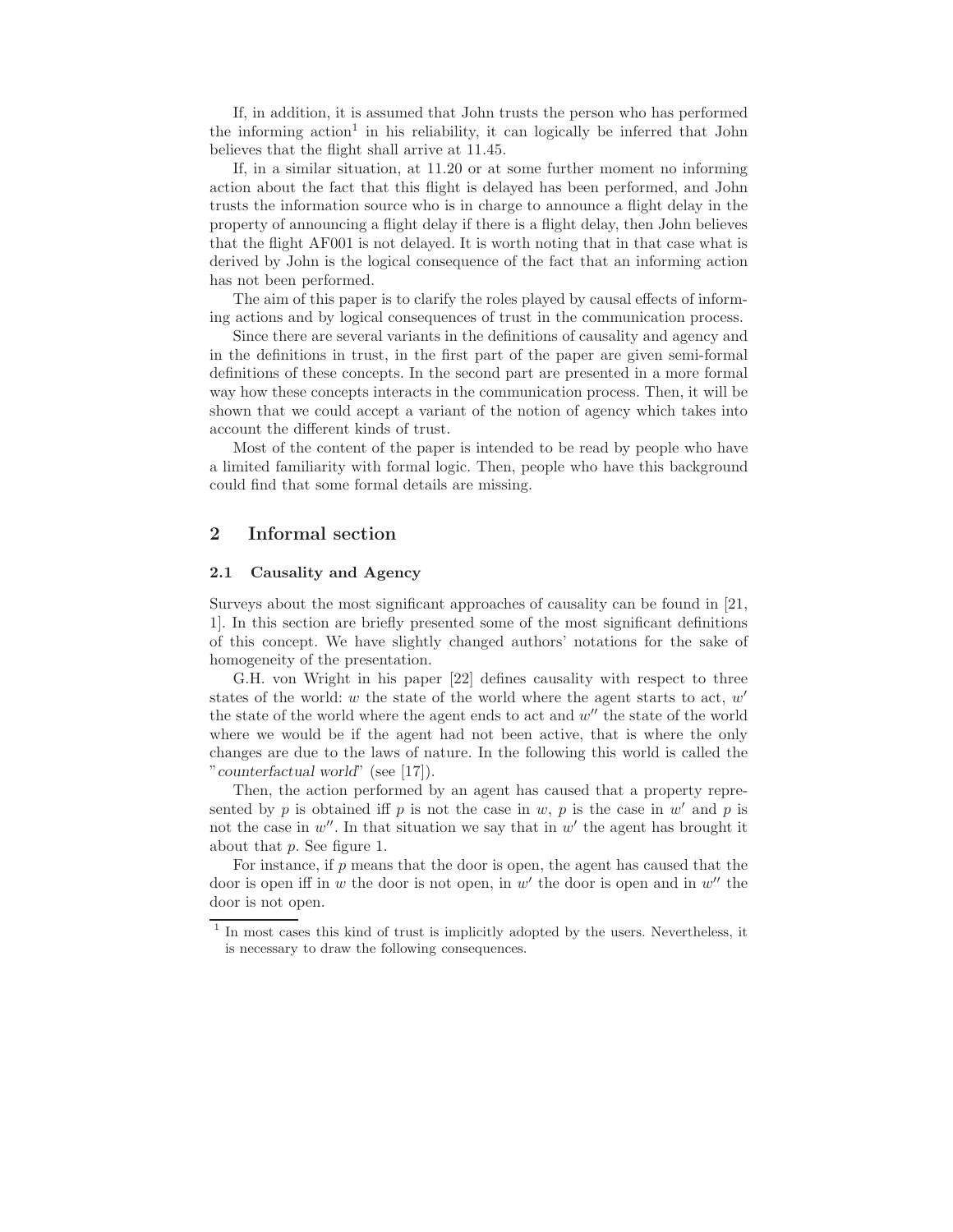

Fig. 1. To bring it about that  $p$ .

In von Wright definitions it is assumed that agent's action leads to a unique state of the world. That means that what is called an action should be interpreted has a specific occurrence of an action.

In another definition proposed by I. Pörn in  $[19]$  an agent brings it about that p iff the action he does necessarily leads to a situation where  $p$  holds and it might be that  $p$  does not hold if this action is not performed in a situation which is the same as the current situation, except that this particular action is not performed. This second condition is called the "counteraction condition". Here the notion of necessitation is defined with respect to the set of hypothetical situations where the agent does at least the action he does in the actual situation.

A significant difference with regard to von Wright's definition is that Pörn does not make explicit reference to the world where the action starts and the world where the action ends.

R. Hilpinen in [11] has proposed a definition of agency which has similarities with von Wright's definition since he also considers three worlds, and similarities with Pörn since his definition is based on some notion of necessity. Nevertheless, the Hilpinen's necessity condition refers to the set of all the possible performances of a given action type a instead of the set of situations where the agent may do any actions in addition to the action he actually does.

For example, Hilpinen might consider the set of possible instances of the action type "to close the door", while Pörn might consider the set of situations where the agent closes the door and also smokes a cigarette or closes the door and also speaks to someone else ... etc ... The counteraction condition given by Hilpinen is more precise. It is defined with respect to the performance of an instance of an action type.

The definition of agency we have adopted in this paper takes inspiration from the three authors we have presented before. It is based on the definition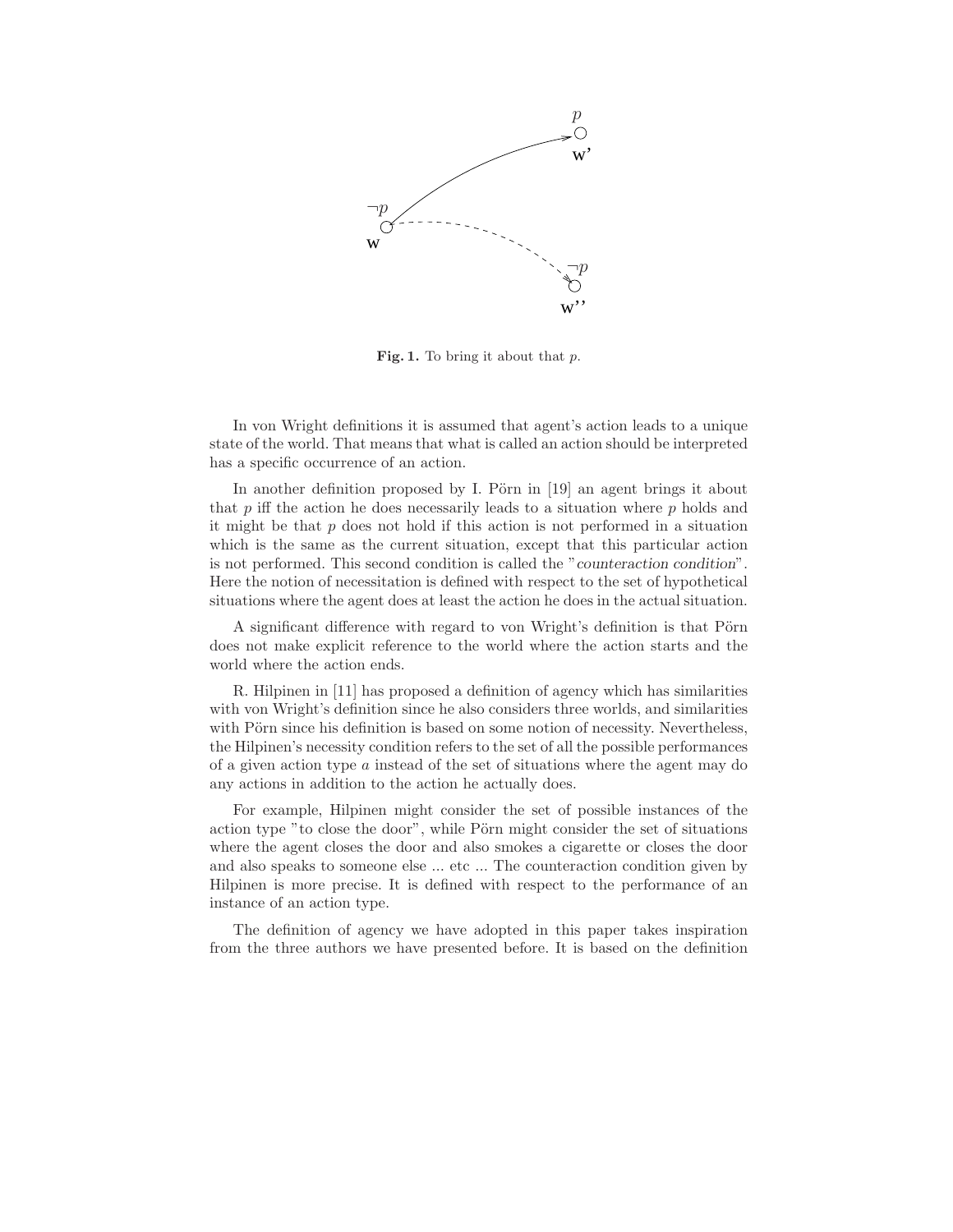presented in [10]. Instead of the notion of "action" it is based on the notion of "  $act$ "<sup>2</sup>.

An act is a pair made of an actor  $i$  (an agent) and an action type  $a$ . This pair is denoted by  $i : a$ . An actor can perform an action type in many different ways and a relation is defined between three worlds: the world  $w$  where the action starts, the world  $w'$  where a given instance of the action type has been performed and the world  $w''$  which is the counterfactual world of this particular instance of the action type.

It may be that in  $w'$  other acts than  $i : a$  have been performed in parallel. The set of all the acts performed in  $w'$  (including the acts performed by other agents than i) is called all. Then, the set of acts performed in  $w''$  is denoted by:  $all - \{i : a\}.$ 

In this definition we say that the act *act* is going to bring it about that  $p$  in w when the set of acts performed in parallel is all iff

- 1. for all the worlds  $w'$  where the set of acts all ends it is the case that  $p$  holds, and
- 2. there exists a world w'' where only  $all \{i : a\}$  are performed and where p does not hold.

#### 2.2 Trust

There are many definitions of trust (see [2]). However, most of them agree on the fact that trust is a form of the truster's belief in some trustee's property. In [5, 6, 18] we have proposed several kinds of trustee's properties which are relevant in the context of communication. They are first presented by examples.

Let's consider a situation where Peter is a consultant in the field of finance and John is looking for advices about buying or selling stocks of the company XYZ. In particular John is interested in the truth value of the proposition  $p$ . "the value of the stock of company XYZ is going to strongly decrease".

The properties of the information source Peter are defined in terms of the relations between the fact that Peter has informed John about  $p$ , the fact that Peter believes that  $p$  is true and the the fact that  $p$  is true. These relations have the form of conditionals. For example Peter's sincerity means that IF Peter informs John about the fact that  $p$  is true. THEN Peter believes that  $p$  is true. Then, John trusts Peter in his sincerity about  $p$  means that John believes that Peter is sincere with regard to John about p.

The different kinds of properties of an information source are defined in this example as follows.

**Sincerity.** Peter is sincere with regard to John about  $p$  iff IF Peter informs John about the fact that  $p$  is true, THEN Peter believes that  $p$  is true.

**Competence.** Peter is competent about p iff IF Peter believes that p is true, THEN it is the case that p is true.

 $2$  In [10] agency is defined for joint acts that cause some effects. Here, for simplification, the definition is restricted to the effects which are caused by a unique act.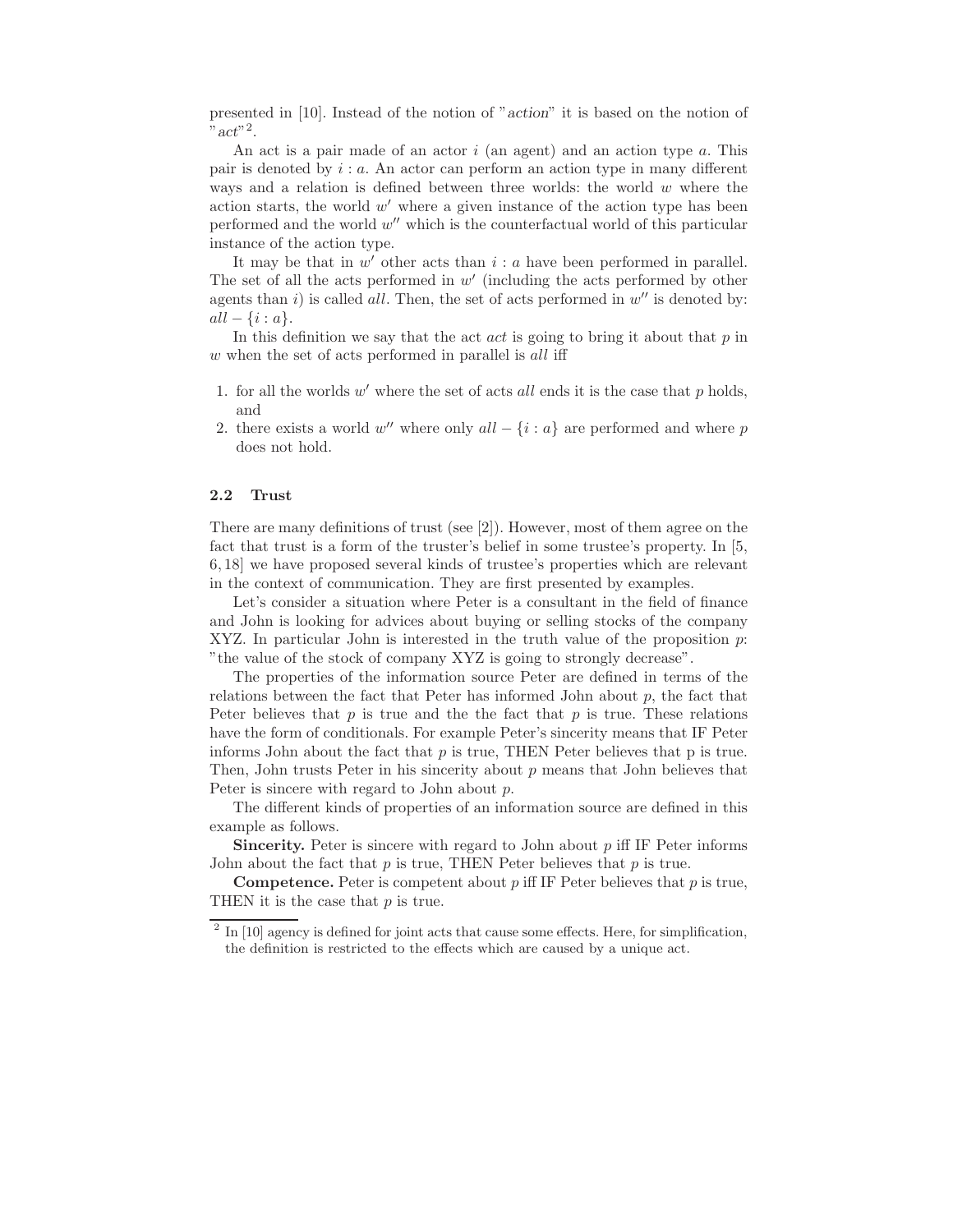Validity. Peter is valid with regard to John about  $p$  iff IF Peter informs John about the fact that  $p$  is true, THEN it is the case that  $p$  is true.

It is worth noting that these properties are not logically independent. Indeed, validity can be derived from sincerity and competence.

From each property of the form "IF A, THEN B" we can define a dual property of the form "IF B, THEN A". That leads to the following properties.

**Cooperativity.** Peter is cooperative with regard to John about  $p$  iff IF Peter believes that  $p$  is true, THEN Peter informs John about the fact that  $p$  is true.

**Vigilance.** Peter is vigilant about p iff IF it is the case that p is true, THEN Peter believes that  $p$  is true.

**Completeness.** Peter is complete with regard to John about  $p$  iff IF it is

the case that  $p$  is true, THEN Peter informs John about the fact that  $p$  is true. These properties can be generalized to any truster i, any trustee j and any proposition  $p<sup>3</sup>$ .

They are represented in the figure 2 where the edges can be seen as implication operators and the labels of the edges as the name of the properties.



Fig. 2. Relationships between believing, informing and truth.

#### 2.3 Communication

In this section we analyze the communication process on the basis of the notions of agency and trust we informally adopted before.

<sup>&</sup>lt;sup>3</sup> A. J. I. Jones in [14–16] has defined the properties of reliability and sincerity which respectively correspond to what we call validity and sincerity. However, the other properties like competence or completeness (the dual of validity) are not mentioned in these works.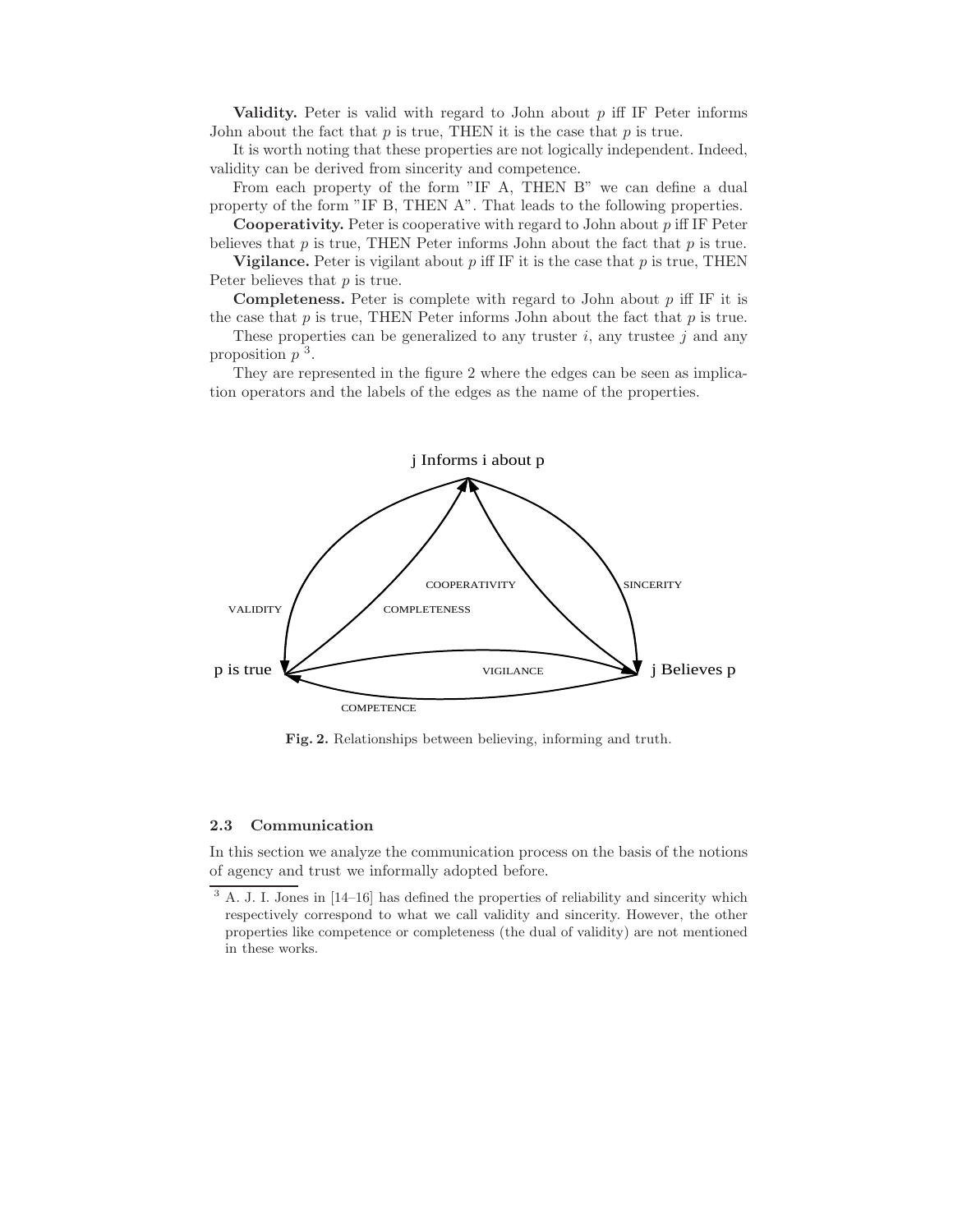The first step in this process is the performance of an informing action at the physical level. As we have seen in the above examples at this level an agent  $j$ does some physical action the effect of which is that a message (we could also say a "signal") is produced. It may be a sound in the case of an oral announcement in an airport or it may be a text that appears on a screen or any kind of physical support. This physical message is denoted by  $"p"$ .

At the end of this step, on the basis of the definition of agency we have adopted, we can clearly check whether it is the case that some effect has been caused by an action performed by agent j.

In a second step, it may be that an another agent  $i$  has perceived the message "p". To be more precise we must say that i believes that the message " $p$ " has been produced by j. Indeed, it may be, if the communication process does not work well, that i believes that " $p$ " has been produced while it is another message " $q$ " which has been produced.

It can be assumed in a third step that agent  $i$  assigns some meaning to the message " $p$ ". This meaning is that a proposition denoted by p is true. Then, on the basis of this assumption, the logical consequence of what  $i$  has perceived is that  $i$  believes that  $j$  has performed an informing action the effect of which is that a message has been produced and that this message means that  $p$  is true<sup>4</sup>.

Can we say that what i believes at this step has been caused by the informing action? To answer this question we have to check whether i already had this belief or not before j performs the informing action.

If it is assumed, in addition, that, for example,  $i$  trusts  $j$  in is validity about  $p$  and that i has some reasoning capacities, then it can be inferred that i believes that p is true.

At this level we can ask a similar question: does the fact that  $i$  believes that p is true has been caused by the informing action performed by  $j$ ? The answer is "yes" if it is the case that before performance of this action  $i$  did not believe that  $p$  is true and  $i$  would not believe that  $p$  is true in a counterfactual situation.

Let's consider now another scenario where  $i$  trusts  $j$  in his completeness about p. From the definition of completeness, if we can apply the contraposition rule to the IF A, THEN B proposition, we can infer IF  $\neg B$ , THEN  $\neg A$ . Then, from is trust in completeness we can infer that i believes that IF j does not inform  $i$  about  $p$ , THEN it is not the case that  $p$  is true.

The same kind of reasoning which has been shown for trust in validity could lead to the conclusion that if j has not informed i about p, then i believes that it is not the case that  $p$  is true. However, there is a significant difference which can be understood if we consider the two concrete examples we have seen above.

Indeed, in the case of the arrival time of the flight AF001, if John trusts the airport speaker about his completeness he cannot infer that the flight is not delayed at any time before 11.30. For instance, if no announcement has been done

<sup>4</sup> The distinction between the action of sending a message and the informing action is similar as the distinction between a locutionary act and an illocutionary act in the J. Searle's Speech Act Theory [20]. See also J. I. I. Jones in [14, 15].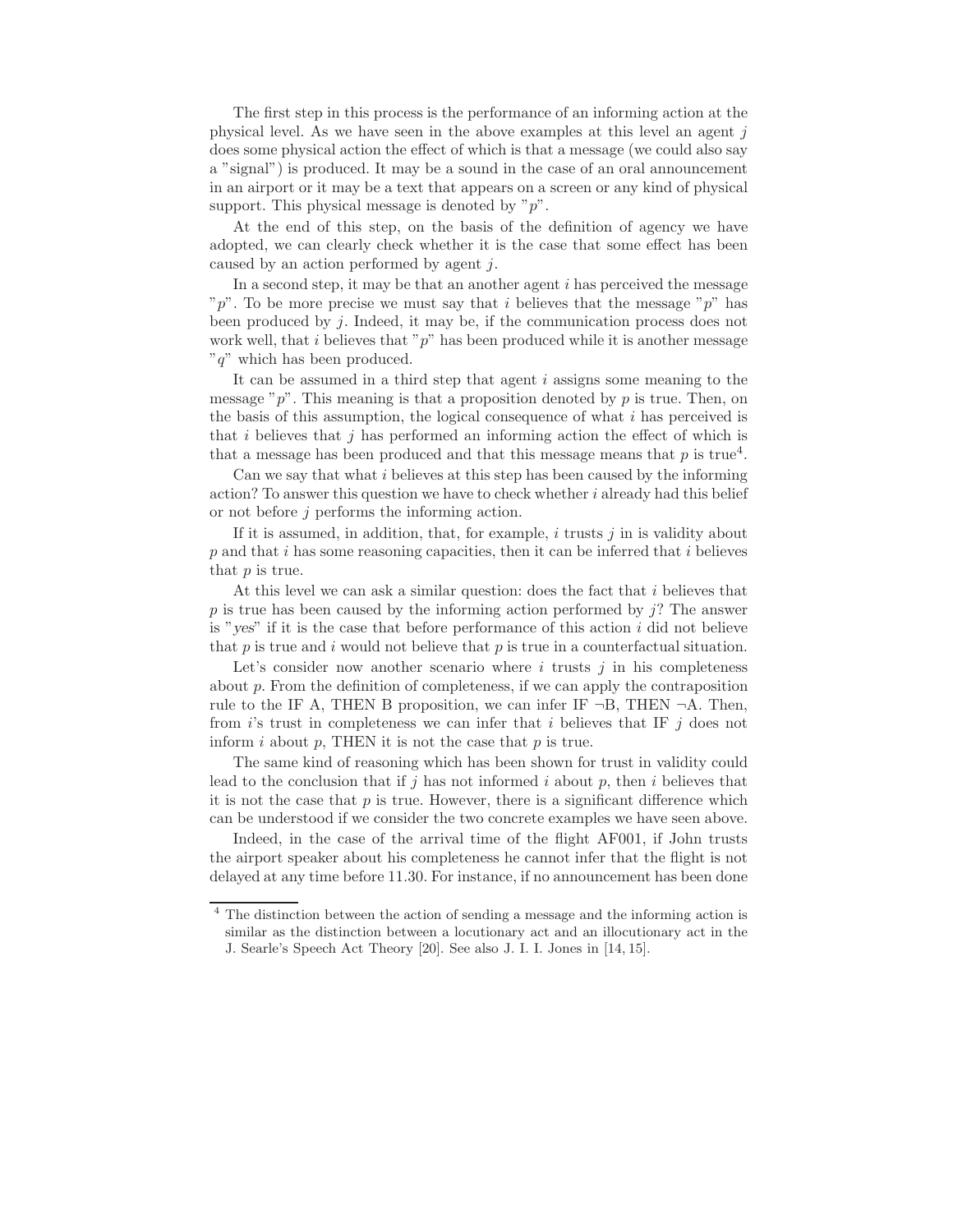at 10.00 that does not guarantee that a delay announcement will not happen further, for instance at 11.15.

In the example of the finance consulting it is the same. Even if John trusts Peter in his completeness about  $p$  he can infer that the value of the stock of XYZ is not going to decrease only in some well defined circumstances.

We can imagine a third example where these circumstances are easier to define. Let's consider a speaker who is announcing the list of students who have succeeded at a given exam. If John is such a student and he trusts the speaker in his completeness about the set of students who have succeeded, after the speaker has ended to announce the list, if the name of John has not been announced, John infers that he has not succeeded. Because he believes that the list was complete.

These examples show that the properties assigned by the truster to the trustee are properties that holds only if some specific conditions about the context are satisfied. In semi formal terms, these properties must have the form: IF C, THEN (IF A, THEN B), where C his a proposition that characterizes this context.

# 3 Formal section

To represent more formally the notions of agency and trust and the derivations involved in the communication process we need first to briefly introduce the formal language.

Language: The language is a First Order Modal Language (see [3]). It is defined as usual and its modal operators are:  $Bel_i(p)$ ,  $Br_{all,i:a}^+(p)$ ,  $Inform_{i,j}(p)$ .

The intuitive meaning of these operators is:

 $Bel_i(p)$ : agent *i* believes that the proposition represented by *p* is true.

 $Br_{all, i:a}^+(p)$ : agent i is going to bring it about that p by doing an action of type  $a$  in a context where the set of acts performed in parallel is  $all<sup>5</sup>$ .

 $Nec_{all,ia}^+(p)$ : p is true after any instance of the set of acts all has been performed (notice that *all* includes the act  $i : a$ ).

The operator  $Nec_{all,ia}^+(p)$  is intended to represent the fact that a proposition p is true after performance of a set of acts even if its truth has not been caused by these acts. That is the case for instance for laws of nature (for example, the proposition: time is flying holds whatever the agents do).

Inform<sub>i,j</sub>(p): agent i has transmitted to agent j a message the meaning of which is that a proposition represented by  $p$  is true.

Axiomatics. The axiomatics of these modalities is briefly defined below.  $Bel<sub>i</sub>$  is a normal modality which obeys the system (KD).

 $Br_{all,ia}^+$ : is a classical modality which only obeys the following inference rule.

(REB) If  $\vdash \phi \leftrightarrow \psi$ , then  $\vdash Br_{all, i:a}^{+}(\phi) \leftrightarrow Br_{all, i:a}^{+}(\psi)$ 

 $Inform_{i,j}$ : is a classical modality which only obeys the inference rule:

<sup>5</sup> In  $Br_{all,i:a}^+(p)$  the + is used to make the distinction with  $Br_{all,i:a}(p)$  which means that agent *i* has brought it about that *p*.  $Br_{all, i:a}(p)$  can be defined from  $Br_{all, i:a}^+(p)$ .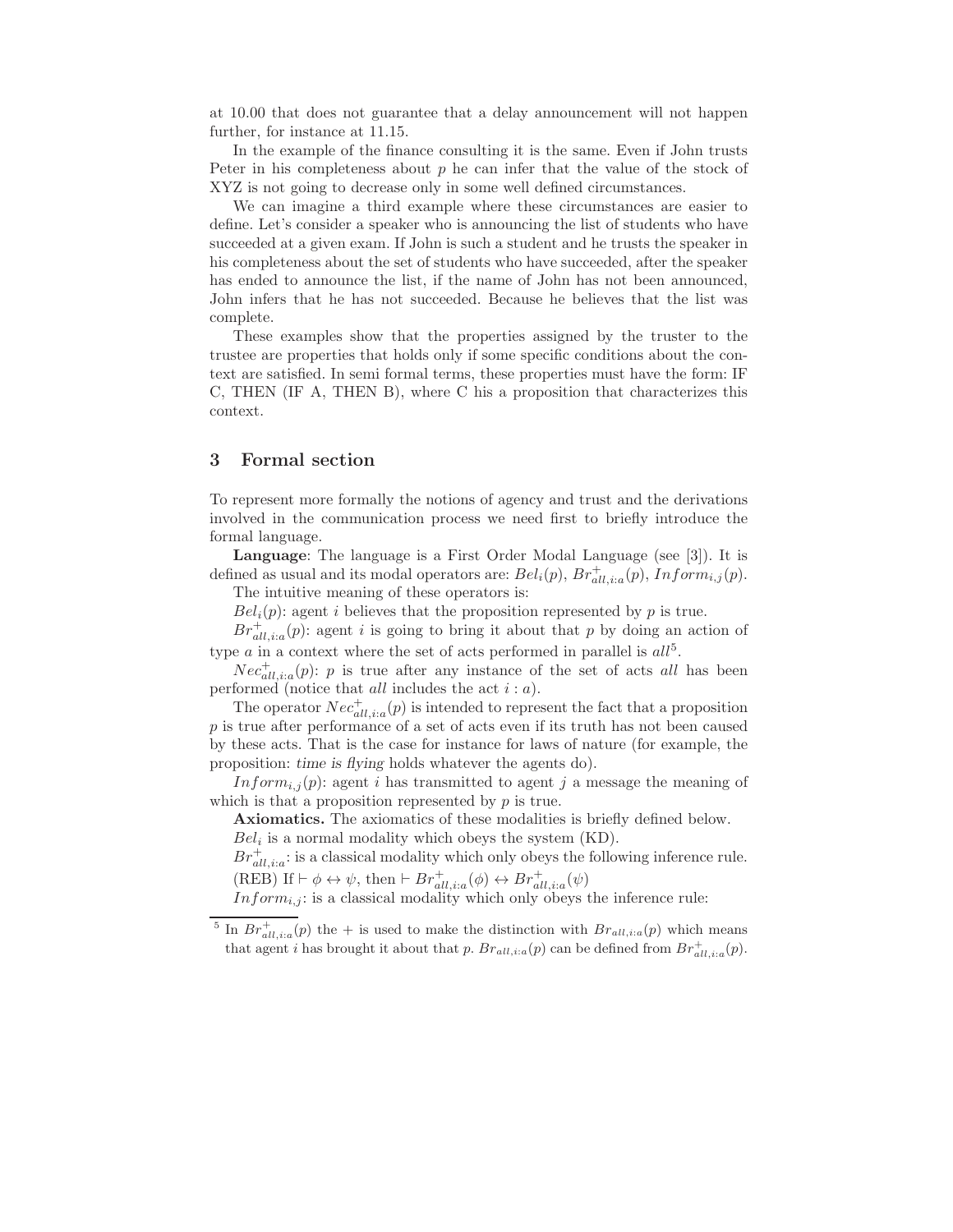(REI) If  $\vdash \phi \leftrightarrow \psi$ , then  $\vdash Inform_{i,j}(\phi) \leftrightarrow Inform_{i,j}(\psi)$ Frame.

A frame is a tuple which has the following components:

- $-$  A domain D for the interpretation of the terms of the language.
- $-$  A set of possible worlds  $W$ .
- A set of relations  $R_i$  defined on  $W \times W$  for the interpretation of the operators  $Bel_i$ .
- A set of relations  $R_{all,ia}$  defined on  $W \times W \times W$  for the interpretation of the operators  $Br_{all, i:a}^+$ .
- A set of functions  $I_{i,j}$  defined from W to  $W^W$  for the interpretation of the operators  $Inform_{i,j}$ .

The intuitive meaning of  $R_{all,ia}(w, w', w'')$  is that the set of acts all which have started in w have ended in w' and w'' is a counterfactual world of w' where all the acts in  $all$  have been performed except the act  $i : a$ .

**Model.** A model  $M$  is a frame which validates the axiom schemas and inference rules of the above operators and of Classical First Order Logic. The fact that a formula  $\phi$  is true at the world w of the model M is denoted as usual by:  $M, w \models \phi$  and the fact that  $\phi$  is a valid formula is denoted by:  $\models \phi$ .

Satisfiability. The satisfiability conditions are defined below.

We have  $M, w \models Bel_i(\phi)$  iff for every world w' such that  $R_i(w, w')$  we have  $M, w' \models \phi.$ 

We have  $M, w \models Br_{all, i:a}^{+}(\phi)$  iff 1) we have  $M, w \models \neg \phi$  and

2) for every world w' and for every world w'' such that  $R_{all, i:a}(w, w', w'')$  we have  $M, w' \models \phi$  and

3) there exist a world  $w'_1$  and a world  $w''_1$  such that  $R_{all, i:a}(w, w'_1, w''_1)$  and  $M, w''_1 \models \neg \phi.$ 

The satisfiability conditions of the operator  $Br_{all,i:a}^{+}$  assigns a more precise meaning to the notion of agency.

We have  $M, w \models Nec_{all, i:a}^{+}(\phi)$  iff

for every world w' and for every world w'' such that  $R_{all, i:a}(w, w', w'')$  we have  $M, w' \models \phi.$ 

We have  $M, w \models Inform_{i,j}(\phi)$  iff the set of worlds  $I_{i,j}(w)$  is the set of worlds w' such that  $M, w' \models \phi$ .

Now, we can give formal definitions to the different kinds of trust. Trust in sincerity.

 $TrustSinc_{i,j}(p) \stackrel{\text{def}}{=} Bel_i(ctxt \rightarrow (Inform_{j,i}(p) \rightarrow Bel_j(p)))$ Trust in competence.  $TrustComp_{i,j}(p) \stackrel{\text{def}}{=} Bel_i(ctxt \rightarrow (Bel_j(p) \rightarrow p))$ 

Trust in validity.

$$
TrustVal_{i,j}(p) \stackrel{\text{def}}{=} Bel_i(ctxt \rightarrow (Inform_{j,i}(p) \rightarrow p))
$$
  
**Trust in cooperativity.**

 $TrustCoop_{i,j}(p) \stackrel{\text{def}}{=} Bel_i(ctxt \rightarrow (Bel_j(p) \rightarrow Inform_{j,i}(p)))$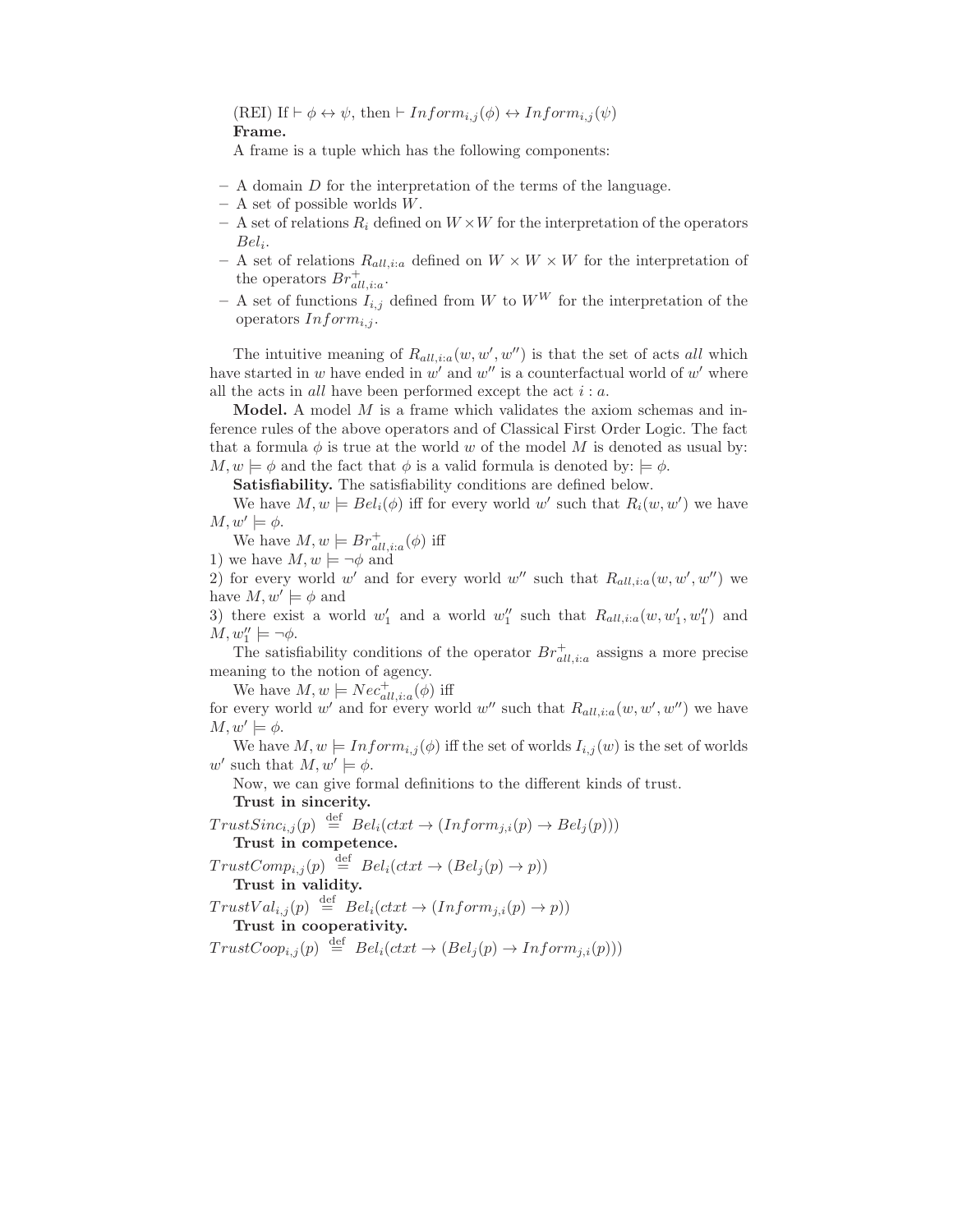#### Trust in vigilance.

 $TrustVig_{i,j}(p) \stackrel{\text{def}}{=} Bel_i(ctxt \rightarrow (p \rightarrow Bel_j(p)))$ Trust in completeness.

 $TrustComplt_{i,j}(p) \stackrel{\text{def}}{=} Bel_i(ctxt \rightarrow (p \rightarrow Inform_{j,i}(p)))$ 

 $ctxt$  is a proposition which restricts the circumstances where the truster trusts the trustee.

Now, we can formally define some terms and predicates which are relevant in the context of communication.

**Informing act.**  $i : inf_{j, y}$  is an informing act where i does an action of the type:  $inf_{j, "p"}.$  The meaning of this action type is to transmit to j the signal "p".

**Predicate** Transmitted. The predicate Transmitted<sub>i,j</sub>("p") means that i has transmitted to j the message "p" ("p" is a constant).

We present now a derivation which formally shows the derivation process. This derivation shows the point of view of a logician who is reasoning about what the agents do and believe.

Let's assume first that in the world  $w$  agent  $j$  is going to bring it about that Transmitted<sub>i,i</sub>("p") is true by doing an action of the type inf<sub>i,"p"</sub>. Then, we have:

(1)  $M, w \models Br_{all,j:inf_{i, v, p^n}}^{+}(Transmitted_{j,i}( "p") )$ 

From (1) and the satisfiability conditions of the operator  $Br_{all,j:inf_{i,p}p}^+$ , for every world w' such that  $R_{all,j:inf_{i, v_p} v}(w, w', w'')$  we have:

 $(2)$   $M, w' \models Transmitted_{j,i}("p")$ 

Let's assume now that in the world  $w$  agent  $i$  pays attention to the fact that  $i$  transmits " $p$ " to him. This assumption is formally represented by:

(3)  $M, w \models Nec_{all, j:inf_{i, "p" } }^{+}(Transmitted_{j,i}( "p") \rightarrow Bel_i(Transmitted_{j,i}( "p"))$ From (3) and the satisfiability conditions of the operator  $Nec_{all,j:inf_{i,r_p}}^+$  in  $w'$  we have:

(4)  $M, w' \models Transmitted_{j,i}(^v p'') \rightarrow Bel_i(Transmitted_{j,i}(^v p''))$ 

From  $(2)$  and  $(4)$  we have:

(5)  $M, w' \models Bel_i(Transmitted_{i,i}("p")$ 

Let's assume that in  $w$ , when agent  $j$  has performed any instance of the act  $j : inf_{i, "p"}$ , agent i assigns to the message "p" the meaning that p is true. Then, we have:

(6)  $M, w \models Nec_{all, j:inf_{i, "p"}}^{+}(Bel_i(Transmitted_{j,i}( "p") \rightarrow Inform_{j,i}(p)))$ 

From the satisfiability conditions of the operator  $Nec_{all,j:inf_{i, ^*p^*}}^+$ , in w' we have:

(7)  $M, w' \models Bel_i(Transmitted_{j,i}(^v p'') \rightarrow Inform_{j,i}(p))$ 

From (5) and (7) we have:

(8)  $M, w' \models Bel_i(Inform_{j,i}(p))$ 

Let's assume now that in w agent i trusts agent j in his validity about  $p$ when agent j has performed any instance of the act  $j : inf_{i, y}$ . Then, we have:

(9)  $M, w \models Nec_{all, j:inf_{i, "p"}}^{+}(TrustVal_{i,j}(p))$ 

From the satisfiability conditions of the operator  $Nec_{all,j:inf_{i, "p"}}^{\dagger}$  in w' we have: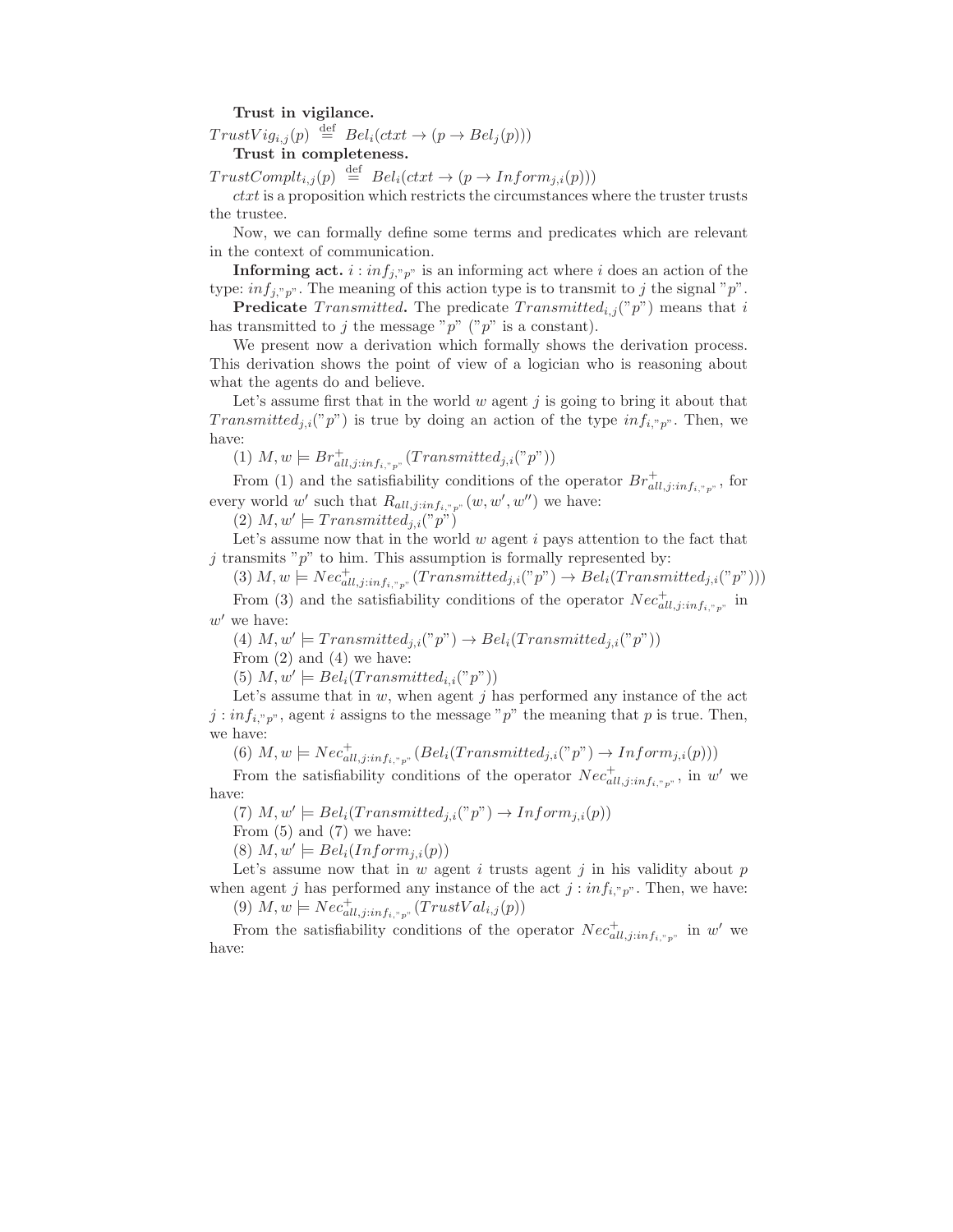(10)  $M, w' \models TrustVal_{i,j}(p)$ Then, from  $TrustVal$  definition we have: (11)  $M, w' \models Bel_i(ctxt \rightarrow (Inform_{j,i}(p) \rightarrow p))$ From (8) and (11) we have: (12)  $M, w' \models Bel_i(ctxt \rightarrow p)$ 

Let's assume that in all the worlds like  $w'$  i believes that proposition  $\textit{ctxt}$ holds. Then, we have:

(13)  $M, w' \models Bel_i(ctxt)$ 

From  $(12)$  and  $(13)$  we have:

(14)  $M, w' \models Bel_i(p)$ 

The fact that we have  $(14)$  in every world w' where j has performed the act  $j : inf_{i, "p" }$  is not enough to conclude that in w j is going to bring about that i believes that  $p$  is true. We also need to satisfy the conditions 1) and 3) in the satisfiability conditions of the operator  $Br^+$ .

The condition 1) requires to have:

 $(15)$   $M, w \models \neg Bel_i(p)$ 

The condition 3) requires that there exist a world  $w'_1$  and a world  $w''_1$  such that we have  $R_{all, i:a}(w, w_1', w_1'')$  and:

(16)  $M, w''_1 \models \neg Bel_i(p)$ 

If (15) and (16) hold, and the assumptions that allow to infer (14) hold, we have:

(17) 
$$
M, w \models Br_{all,j:inf_{i, v, p^n}^+(Bel_i(p))
$$
 (see figure 3).



Fig. 3. Agent  $j$  is going to bring it about that agent  $i$  believes  $p$ .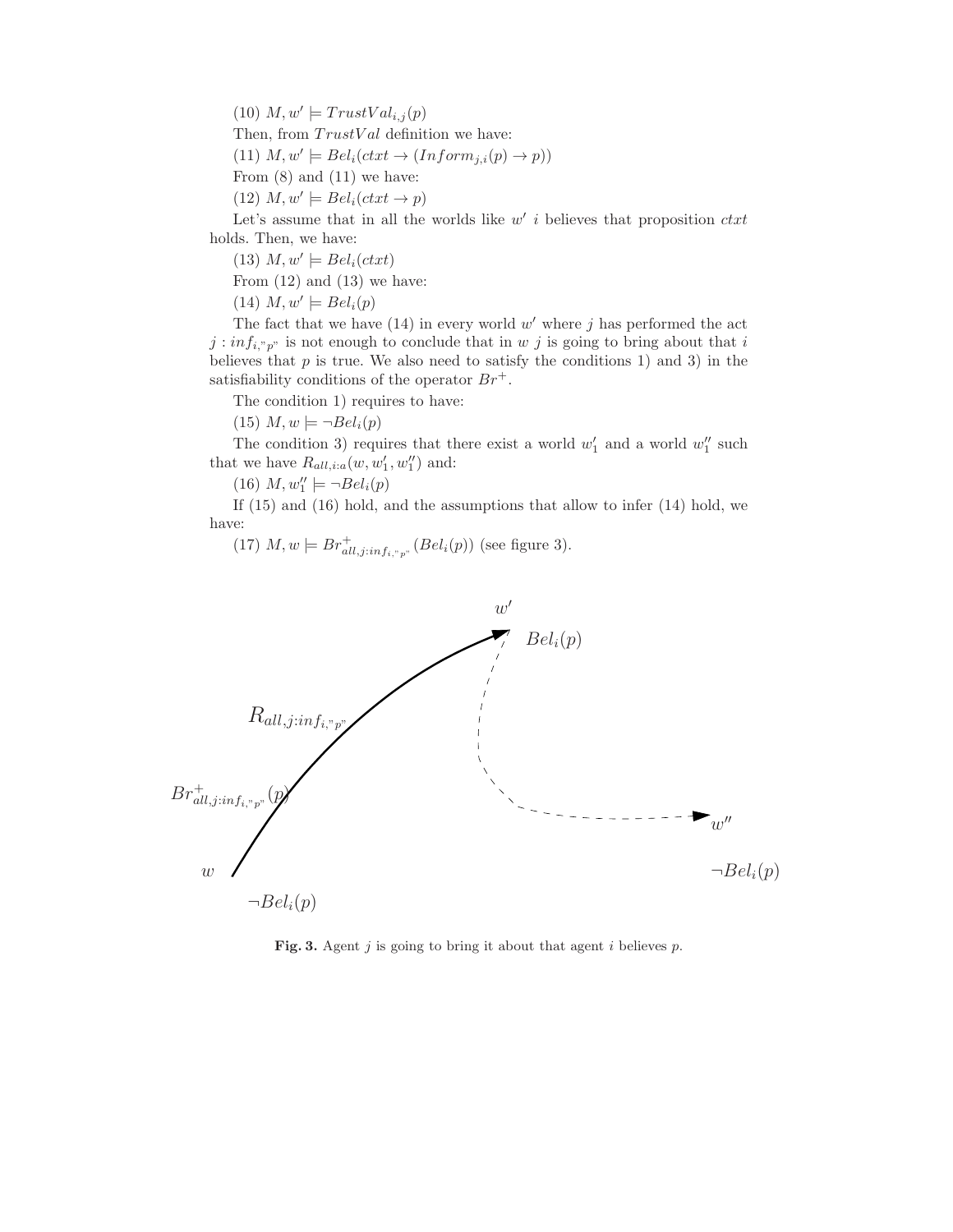$(17)$  intuitively means that in the world w agent j is going to bring it about that agent i believes that p is true by doing the act  $j : inf_{i, {^v}p^{\nu}}$ , in a context where the set of performed acts is all.

This derivation exhibits the assumptions that allow to infer (17). These assumptions are: (3) the message sent by j is received by  $i$ 

 $(6)$  *i* assigns the meaning *p* to this message

(9) i trusts j in his validity about p

 $(13)$  *i* believes that he is in a context where he can trust j

 $(15)$  before j sends the message i does not believe p

(16) if j had not send the message, i would not believe p; that is, the other acts in all do not inform i about p.

A similar kind of derivation allows to characterize the assumptions that lead to the conclusion that  $j$  is going to bring it about that agent  $i$  believes that  $j$ believes that  $p$  is true, if  $i$  trusts  $j$  in his sincerity.

The situation where in the world  $w$  agent  $j$  has not informed agent  $i$  about p cannot be analyzed on the basis of a trivial duality between trust in validity and trust in completeness.

Let's assume that in  $w$  agent  $i$  trusts  $j$  in his completeness about  $p$ . We have: (1')  $M, w \models TrustComp_{i,j}(p)$ 

From the definition of trust in completeness we have:

 $(2')$   $M, w \models Bel_i(ctxt \rightarrow (p \rightarrow Inform_{i,i}(p)))$ 

Let's assume that  $i$  believes that in  $w$  the context  $\textit{ctxt}$  holds. We have:

 $(3')$   $M, w \models Bel_i(ctxt)$ 

From(2') and (3') we have:

(4')  $M, w \models Bel_i(p \rightarrow Inform_{j,i}(p))$ 

By contraposition, from  $(4')$  we have:

(5')  $M, w \models Bel_i(\neg Inform_{j,i}(p) \rightarrow \neg p)$ 

Let's assume that in  $w i$  believes that  $j$  has not informed  $i$ . Then, we have: (6')  $M, w \models Bel_i(\neg Inform_{i,i}(p))$ 

From  $(5')$  and  $(6')$  we have:

 $(T') M, w \models Bel_i(\neg p)$ 

(7') is a logical consequence of the above assumptions. Now, we can ask the question: " is it the case that agent j has brought it about that i believes that p is false in the world w"?

Answering this question deserves further researches, but we are inclined to think that the answer is "no". Our argument to support this answer is that if  $(6')$ holds, that is, if i believes that j has not informed i in w, then, it does not exist a world  $w_0$  and a world  $w_0''$  such that we have:  $R_{all,j:inf_{i, {^v}p^v}}(w_0, w, w_0'')$ . Since the notion of agency has been defined for an action which has been performed we cannot infer that (7') has been caused by some informing action performed by  $j$ .

The definition of agency is usually defined as a relationship between an action and a proposition that holds after the action been preformed. However, one could say that we just need to modify the definition of agency in order to accept statements of the kind: "i believes that  $p$  is false because it is not the case that i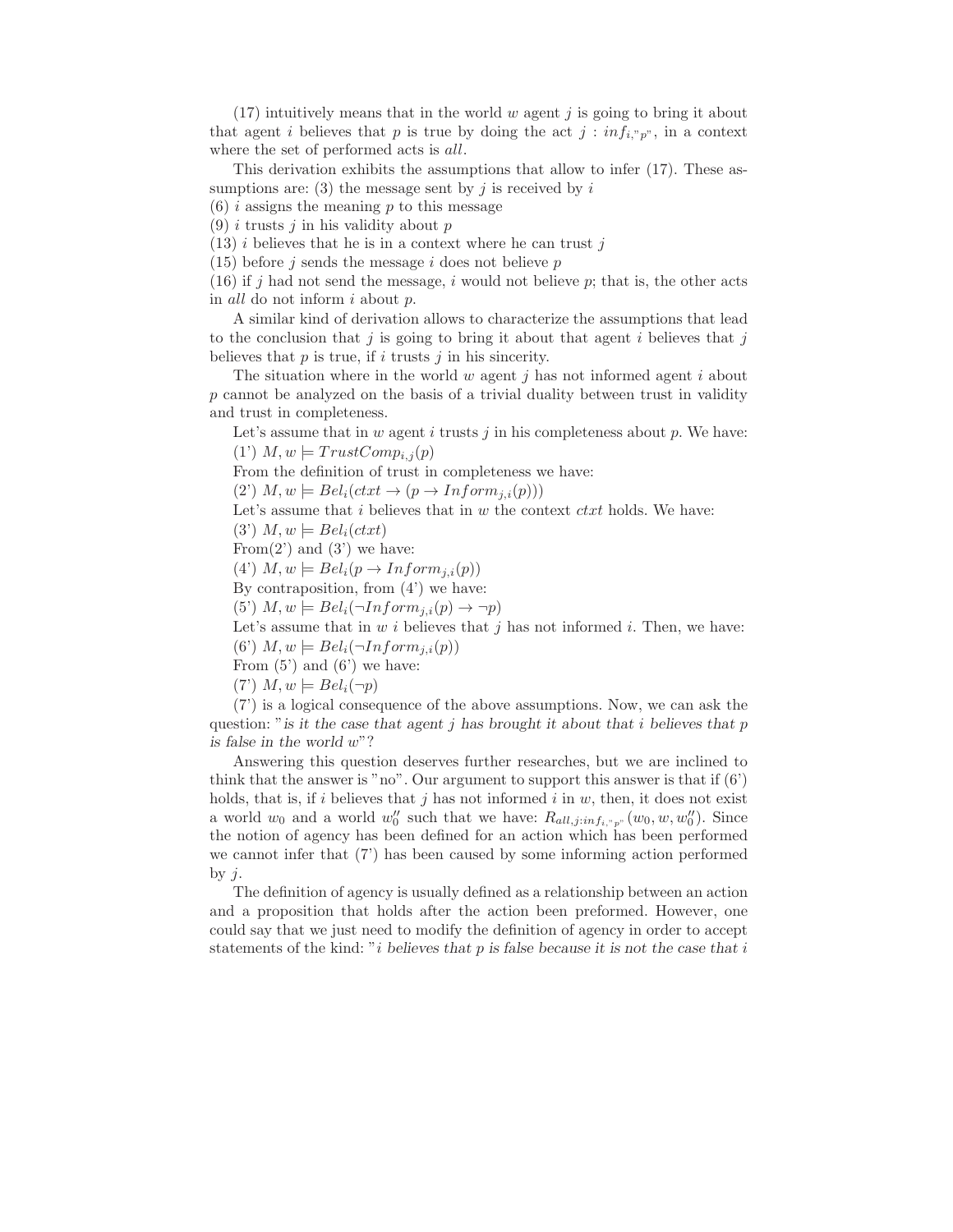has been informed by some agent who is trusted by i in his completeness about p". Nevertheless, in this approach we would need to define a counteraction world with respect to an action which has not been performed. That is certainly a non trivial issue.

# 4 Conclusion

Formal logic has been used to give clear definitions of several kinds of trust in information sources and to help to understand the roles played by causality and agency in the process of information communication. It has been shown that if some assumptions are accepted communication can be interpreted as a causal process in the case where an informing action has been performed. In the cases where the informing action has not been performed the question of viewing the communication as a causal process is an open question.

There are still many other open issues to be investigated. We just mention some of them below.

The definition of agency is more complex when several agents are acting together (see [10]) and the extension of the notion of trust to a group of agent should deserves further researches. Also, the notion of trust must be refined when several agents are involved in the communication process. That raises the issue of trust transitivity (see [9]).

The notions of causality and agency could be refined depending on the type of agents we are interested in. They may be human agents, software agents or institutional agents (like a bank) (see [8]). The basic differences are that in the case of software agents the causal relationship is only determined by the laws of nature, in the case of human agents the notion of free choice plays a significant role (see  $[12, 13]$ ) and in the case of institutional agent causality is indirectly determined by institutional norms which define who are the human agent who are acting on the behalf of an institution (see [4]).

Another non trivial issue is to define the notion of agency in the case where we move to graded trust which is defined for several qualitative levels like in [7].

Acknowledgements. We would like to thank a reviewer who has pointed out some mistakes.

# References

- 1. L. Aqvist. Old foundations for the logic of agency and action. Studia Logica, 72, 2002.
- 2. C. Castelfranchi and R. Falcone. Trust Theory: A Socio-Cognitive and Computational Model. Wiley, 2010.
- 3. B. F. Chellas. Modal Logic: An introduction. Cambridge University Press, 1988.
- 4. M. Colombetti and M. Verdicchio. An analysis of agent speech acts as institutional actions. In C. Castelfranchi and W. L. Johnson, editors, Proceedings of the first international joint conference on Autonomous Agents and Multiagent Systems, pages 1157–1166. ACM Press, 2002.